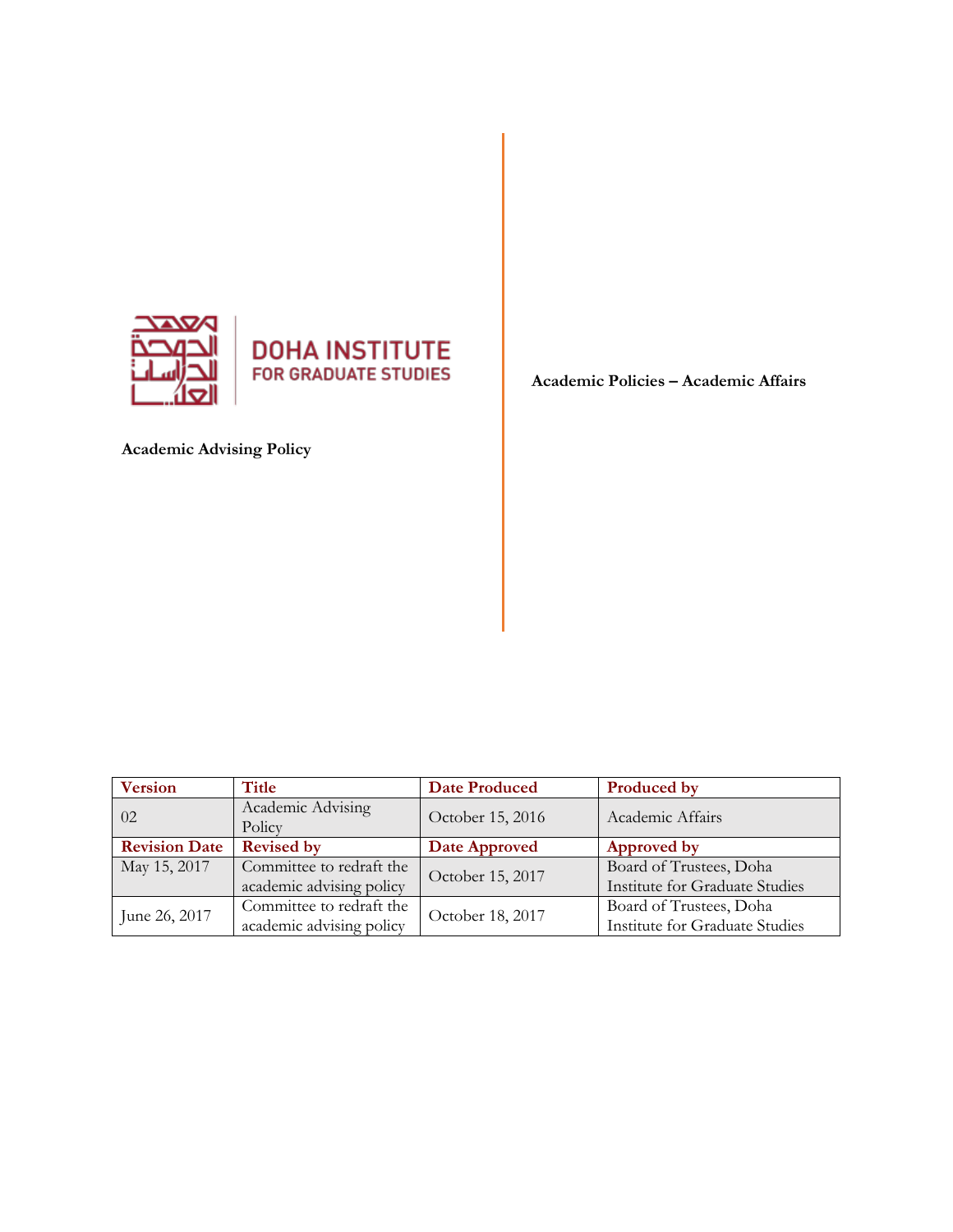#### Doha Institute for Graduate Studies – Academic Affairs

## **Contents**

Academic Advising Policy – Academic Policies ( 2 )

- \* This policy was initially approved and published on October 15, 2016.
- \* The first revision of this policy and its redrafting was undertaken by the Redrafting Committee established by DI Decision on October 18, 2017.
- \* After approval by the DI Council, this policy was forwarded to the Board of Trustees and adopted by letter No. 058/2017 on October 18, 2017.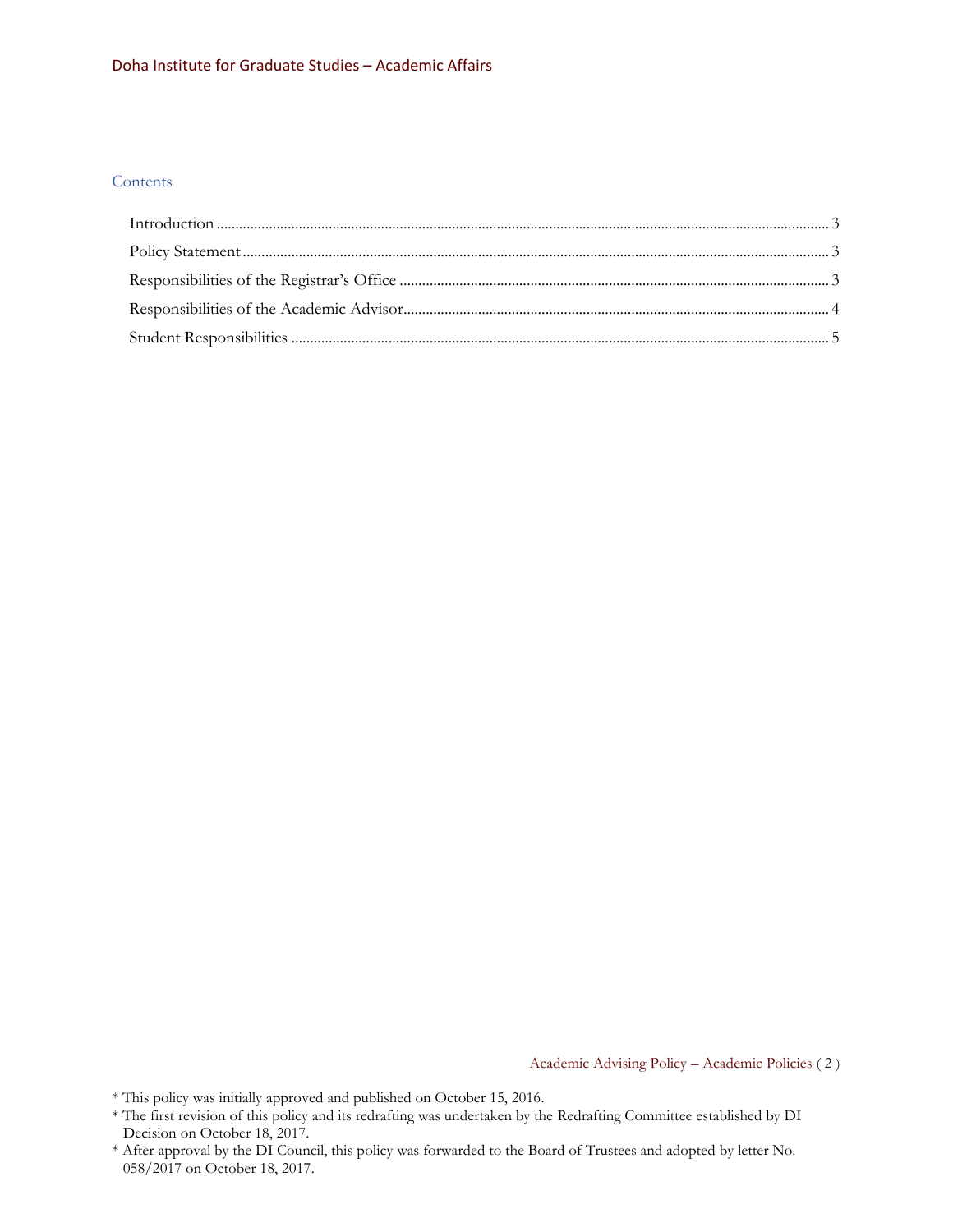# **Academic Policies Academic Advising Policy**

## <span id="page-2-0"></span>**Introduction**

The Doha Institute for Graduate Studies (DI) makes a large investment in its students and strives to ensure that every student achieves a record of academic success to the highest standard. To this end, each student is assigned an academic advisor from admission to graduation.

The academic advisor's role is:

- To support the integration of new students into the DI and familiarize them with the DI environment, policies, and procedures;
- To support students' academic performance until their graduation.

The student keeps the same advisor throughout the length of their studies. The advisor offers the necessary support and assistance in relevant areas such as advice on course selection, explaining the study program, guidance in meeting conditions for graduation, and an understanding of DI policies and procedures.

## <span id="page-2-1"></span>**Policy Statement**

# <span id="page-2-2"></span>**Responsibilities of the Registrar's Office**

- After a student is successfully admitted and before enrollment, the Office for Registration and Students' Affairs will allocate students to fulltime faculty members of their program fairly. The Registrar's Office shall send lists of students and their allotted advisors to the deans, program directors, and the academic advisors concerned.
- The Office for Registration and students' Affairs is responsible for coordinating the task of appointing academic advisors in cooperation with the Dean's Office of each School and with program directors.
- The Office for Registration and Students' Affairs shall, before the date of their enrollment, notify students of the name of their allotted academic advisor by email. A note of this is to be included in the acceptance pack the student receives following enrollment.
- The DI shall organize orientation workshops and talks for students during orientation week to introduce DI policies.
- The DI programs shall organize orientation meetings for new students to explain the DI vision and mission, study plans, and graduation requirements.
- The Registrar's Office shall offer all necessary support for academic advisors, and enable advisors to have access to students' data such as lectures, programs of study, and other relevant information via the Students service system (SIS), in accordance with the provisions of the records and student data policy.

Academic Advising Policy – Academic Policies ( 3 )

- \* The first revision of this policy and its redrafting was undertaken by the Redrafting Committee established by DI Decision on October 18, 2017.
- \* After approval by the DI Council, this policy was forwarded to the Board of Trustees and adopted by letter No. 058/2017 on October 18, 2017.

<sup>\*</sup> This policy was initially approved and published on October 15, 2016.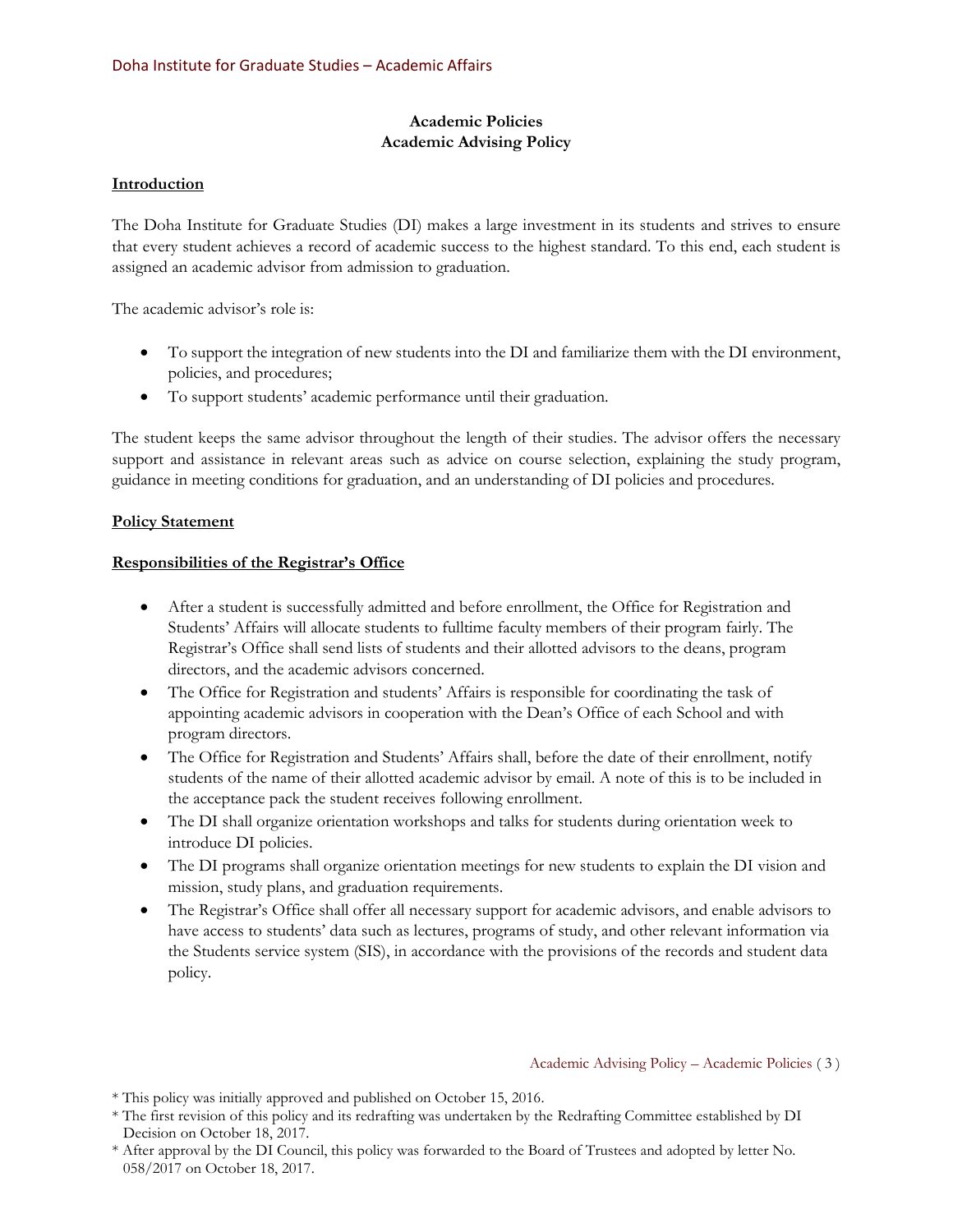### <span id="page-3-0"></span>**Responsibilities of the Academic Advisor**

- Each academic advisor will be responsible for advising students throughout the duration of their academic program. This will allow the academic advisor to support the students' progress and oversee their performance from admission to graduation.
- Each academic advisor will be responsible for monitoring the student's compliance with graduation requirements, especially during their final term.
- If circumstances arise that call for a change of academic advisor, the student will complete a request to change advisor using the "Change of Advisor" Form and submit it to the program director, who, if the request is deemed justifiable, will assign a new advisor and inform the Registrar's Office.
- The academic advisor will hold periodic mandatory meetings with the students during the academic year, scheduled as follows:
	- o A meeting at the start of a student's enrollment at the DI;
	- o A meeting at the beginning of every term.
- If the advisor or the Registrar's Office consider that there is a need to hold additional follow-up meetings, the advisor may arrange meetings with the student at any time during the academic year. Students also have the right to request a meeting with their academic advisor during the academic year for guidance and advice.
- The academic advisor shall be acquainted with all the policies relating to students, and any updates to them available on the staff portal of the DI website, so as to be able to advise and guide students in a manner consistent with the DI vision, mission, and goals.
- The scope of academic advising shall include, but not be limited to, the following areas:
	- a. Orienting new students and supporting their integration within the DI community. This includes setting the student's expectations about the academic requirements of the DI and its programs;
	- b. Discussing the student's academic background, abilities and knowledge, interests, and career objectives, and, on that basis, proposing an overall plan of study for them covering the duration of the program;
	- c. Assisting students to understand their post-graduation aims and how these aims are related to the current education process.
	- d. Guiding the student's course selection for the semester during the first week of registration;
	- e. Guiding the student on issues of language proficiency, bearing in mind that this is a graduation requirement;
	- f. Assisting students with choice of concentration track;
	- g. Developing a roadmap with milestones indicating the student's academic progress;
	- h. Guiding the student in selecting electives from other programs and/or schools;
	- i. Explaining relevant academic policies and procedures within the DI and the school;
	- j. Encouraging students to become involved in the activities of campus life;
	- k. Directing the student to another official or other services if circumstances demand;
	- l. Student and advisor are to complete the Advisor Meeting Form for each meeting.
- The performance of other professors is not to be discussed at meetings between the student and the academic advisor.

#### Academic Advising Policy – Academic Policies ( 4 )

- \* This policy was initially approved and published on October 15, 2016.
- \* The first revision of this policy and its redrafting was undertaken by the Redrafting Committee established by DI Decision on October 18, 2017.
- \* After approval by the DI Council, this policy was forwarded to the Board of Trustees and adopted by letter No. 058/2017 on October 18, 2017.